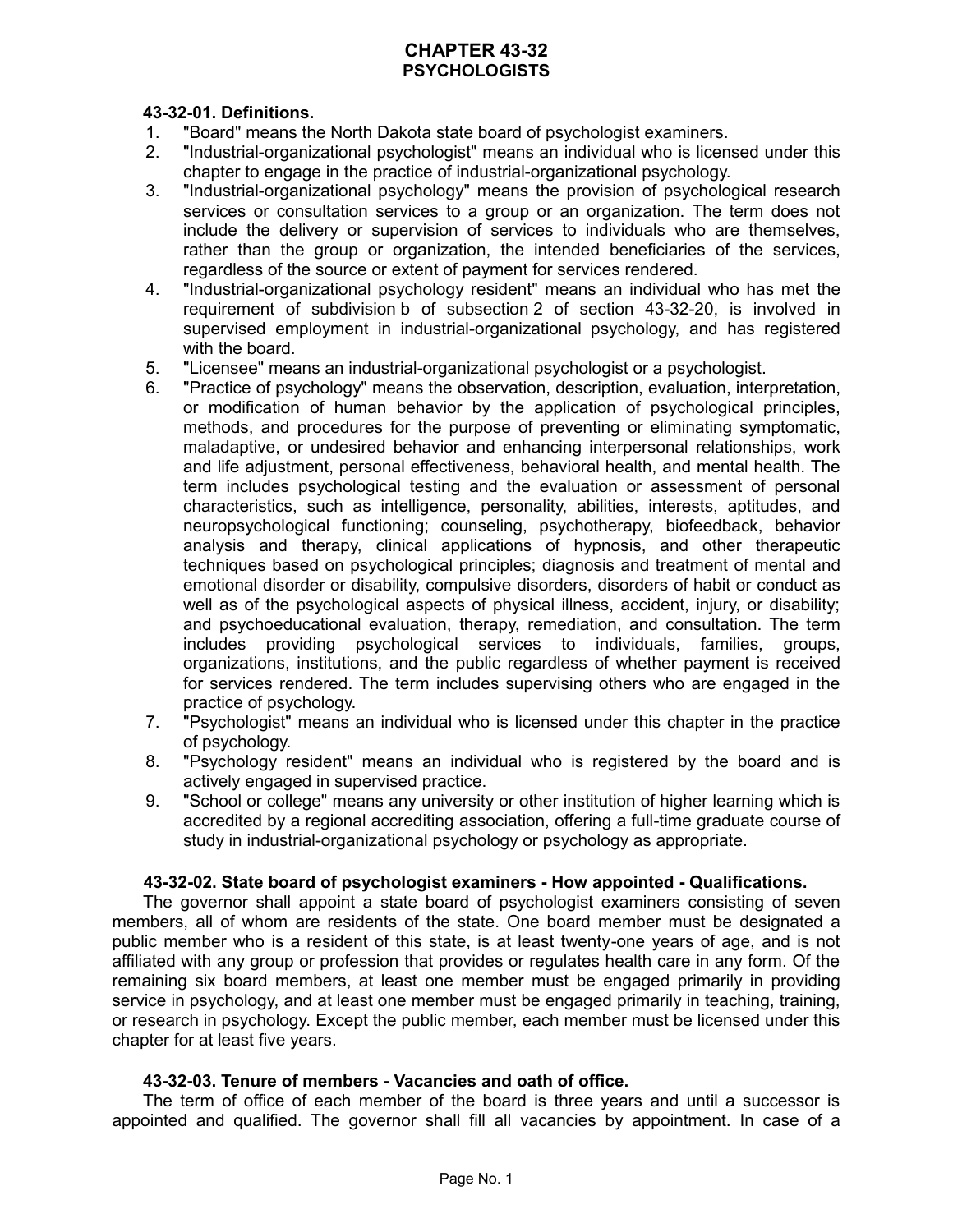vacancy before the expiration of a term, the appointment must be for the remainder of the term only. An individual appointed to the board qualifies by taking the oath required of civil officers.

#### **43-32-04. Removal of members.**

The governor may remove any member of the board for unprofessional conduct, incompetency, or neglect of duty after giving such member a written statement of the reasons for removal and after such member has had an opportunity to be heard thereon.

## **43-32-05. Compensation of members - Expenses of board and members.**

Each member of the board serves without compensation, but is entitled to receive reimbursement for board expenses, mileage, and travel expenses while engaged in the performance of board duties as provided in section 54-06-09. The secretary of the board is entitled to receive salary or other compensation and allowance for clerical and other expenses of the board, as the board determines.

## **43-32-06. Officers of the board.**

The board shall elect annually a president and vice president from its own number and a secretary who need not be a member of the board.

## **43-32-06.1. Authority to appoint or employ.**

The board may appoint, contract with, or employ persons to assist the board in carrying out its duties under this chapter.

## **43-32-07. Meetings of board.**

The board shall hold at least one regular meeting each year. Additional meetings may be held upon call of the president or at the written request of the governor or of any two members of the board. The meetings must be held at such places as the board may designate.

#### **43-32-08. Rules.**

The board may adopt rules as necessary to enable the board to carry into effect the provisions of this chapter. The rules may include a code of ethics for licensees. The board shall adopt rules defining what programs of study are substantially psychological in nature and what educational programs are acceptable for the licensing of psychologists and industrial-organizational psychologists.

## **43-32-08.1. Continuing education requirements.**

The board shall adopt rules establishing requirements for the continuing education of all licensees, psychology residents, and industrial-organizational psychology residents. The board may refuse to renew, suspend, revoke, or place on probationary status any license issued under this chapter if the licensee fails to meet applicable continuing education requirements. Sponsors of continuing education courses, classes, or activities may be charged a reasonable fee determined by the board.

## **43-32-08.2. Continuing education requirements - Renewal.**

Absent a showing of good cause, the board may not renew a license issued under this chapter without proof the continuing education requirements under section 43-32-08.1 have been met. An individual whose license is not renewed because of failure to meet the continuing education requirements must be reinstated and the license renewed if, within one year from the date of nonrenewal, the individual demonstrates to the secretary of the board the continuing education requirements have been satisfied, pays the renewal fee, and pays a late fee to be determined by rule of the board.

## **43-32-09. Examination of qualifications of applicants.**

The board shall examine for, deny, approve, revoke, suspend, and renew the licensing of applicants as provided under this chapter.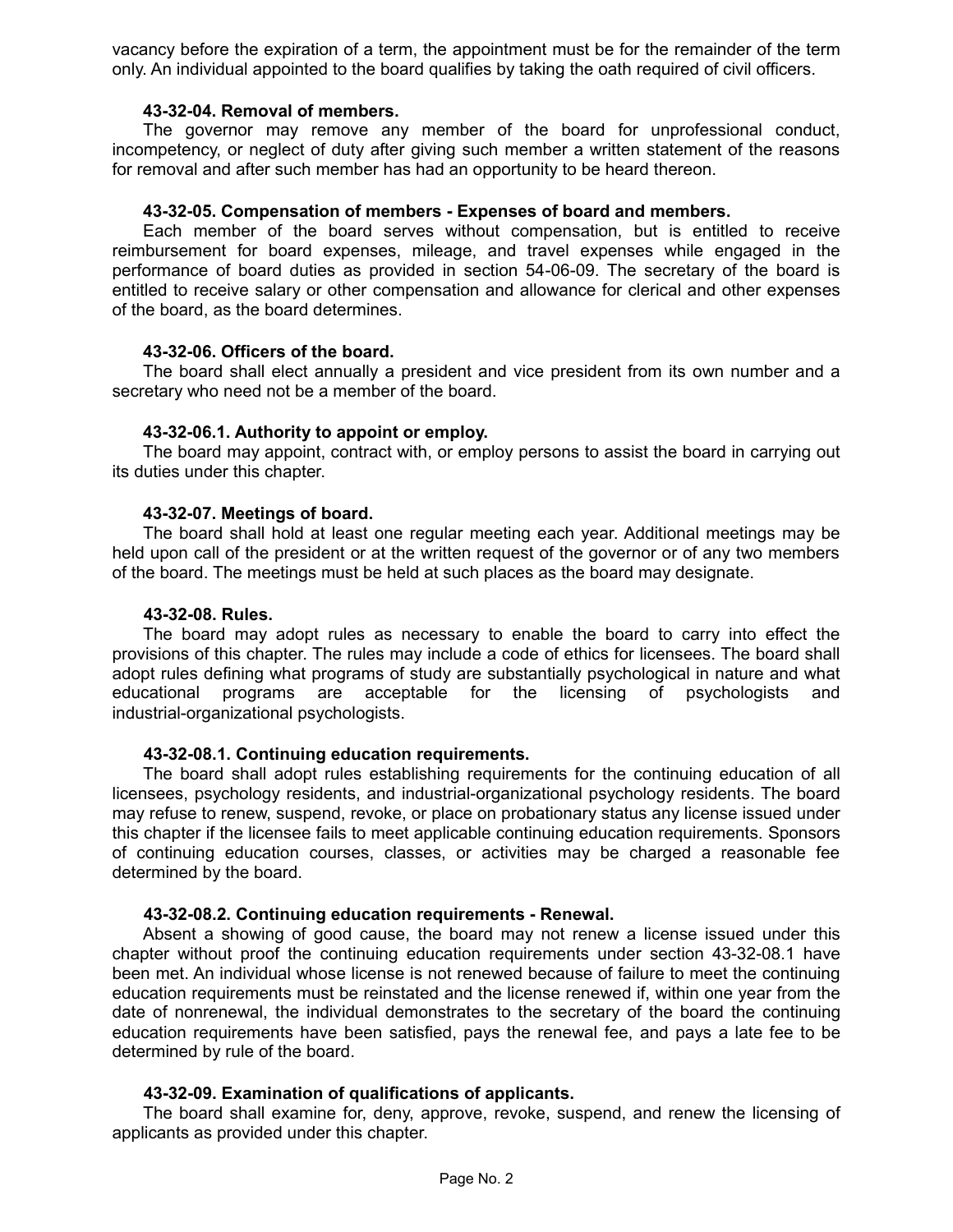## **43-32-10. Power of board to administer oaths - Conduct hearings - Summon witnesses - Take testimony.**

The members of the board and the secretary may administer oaths. The board may summon witnesses as provided in chapter 28-32 and take testimony in all matters relating to its duties, including the enforcement of the provisions and purposes of this chapter and the rules adopted by the board.

## **43-32-11. Annual reports.**

Each year, the board may transmit to the governor, with a copy thereof to the secretary of state and to the North Dakota psychological association, a full report of all activities under this chapter, together with a report of all receipts and disbursements.

## **43-32-12. Application and fee for licensure.**

The board shall adopt rules establishing the amount of the application fee for licensure. A fee is not refundable.

## **43-32-13. Annual license fee.**

Annually, the board shall mail or transmit by electronic mail a renewal notice and application to each licensee at the address or electronic mail address on file with the board. Before November fifteenth of each year, every licensee shall apply for renewal on a renewal application form provided by the board and pay to the secretary of the board an annual fee determined by the board by rule. Upon confirmation by the board the renewal application is complete, the criteria for renewal have been met, and the secretary of the board has received payment of the annual fee, the secretary shall issue the licensee a certificate of annual renewal, which commences on January first. An individual may not hold out as an industrial-organizational psychologist or a psychologist until the annual fee is paid. The board may deny renewal of the license of an individual who violates this section. Annually, the board shall mail or electronically mail a renewal notice to each licensee at the address or electronic mail address on file with the board.

## **43-32-14. Payment of delinquent annual fee - Reinstatement.**

If an individual's license issued under this chapter expires for failure to pay the annual fee, the board shall reinstate that individual and renew the license if, within one year from the date of expiration, the individual pays to the secretary of the board the amount of the annual fees in default and a late fee in the amount established by the board by rule and demonstrates all continuing education requirements have been met or the board has granted an extension of the period in which to meet the continuing education requirements.

## **43-32-15. Deposit and disbursement of fees.**

Repealed by S.L. 1971, ch. 510, § 15.

# **43-32-16. Board to keep records.**

- 1. The board shall keep a record of its proceedings and a register of all applicants for licensing which must show:
	- a. The name, date of birth, and residence of each applicant.
	- b. The date of each applicant's application.
	- c. The place of business of each applicant.
	- d. A summary of the educational and other qualifications of each applicant.
	- e. Whether an examination was required of an applicant.
	- f. Whether a license was granted to an applicant.
	- g. The date of the action of the board.
	- h. Any information the board determines necessary or advisable in aid of the requirements of this subsection.
- 2. Except as otherwise provided by law, the records of the board are public records and evidence of the proceedings of the board, and a transcript of board proceedings, duly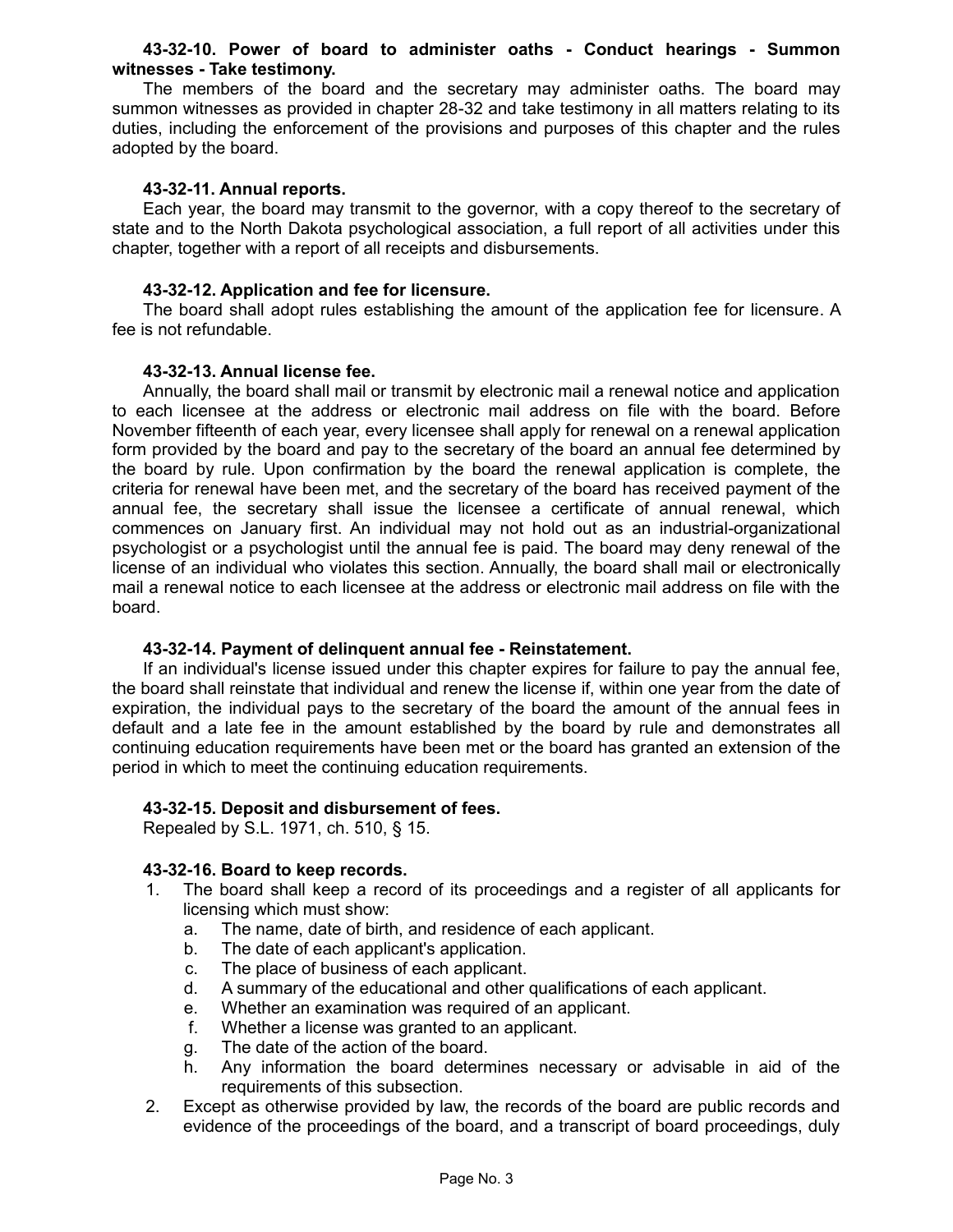certified by the secretary of the board is admissible in evidence with the same effect as if the original were produced.

# **43-32-17. License required for practice - Titles.**

- 1. Except as otherwise provided under this chapter, a person may not engage in the practice of psychology unless that person is licensed as a psychologist or is registered as a psychology resident under this chapter. Except as otherwise provided by this chapter, a person may not engage in the practice of industrial-organizational psychology unless that person is licensed as a psychologist or industrial-organizational psychologist or is registered as a psychology resident or industrial-organizational psychology resident under this chapter.
- 2. A person may not use the title "psychologist" or similar title unless that person is licensed as a psychologist. A person may not use the titles "industrial psychologist", "organizational psychologist", or "industrial-organizational psychologist" unless that person is licensed as a psychologist or industrial-organizational psychologist.
- 3. A person may not use the title "psychology resident" or similar title unless that person is registered as a psychology resident. A person may not use the titles "industrial psychology resident", "organizational psychology resident", or "industrial organizational psychology resident" unless that person is registered as a psychology resident or industrial-organizational psychology resident.

# **43-32-18. Licensing of psychologists without examination - Qualifications of applicants.**

Repealed by S.L. 1997, ch. 378, § 20.

# **43-32-19. Licensing applicants from other states.**

Repealed by S.L. 2009, ch. 376, § 11.

## **43-32-19.1. Expedited licensure - Licensing applicants licensed or registered in other jurisdictions.**

- 1. The board may grant a license to an applicant who is an individual licensed, certified, or registered in another jurisdiction and who files a completed application on a form and in a manner the board prescribed, submits the required fee, and submits documentation:
	- a. Confirming graduation from an accredited program in the degree of licensure for which the individual is applying in this state;
	- b. Confirming completion of a national examination required by the board related to competence in psychology;
	- c. Identifying all professional licenses, certifications, or registrations previously obtained by the applicant in any jurisdiction;
	- d. Explaining any professional or personal conduct that reasonably may be interpreted as indicating an inability to adhere to this chapter, including the code of ethical conduct adopted by the board; and
	- e. Providing the board with a release by which the board may obtain from the applicant's current jurisdiction, confirmation of the educational degree the applicant's licensure or registration required, documentation of any disciplinary action related to the applicant's license or registration, and an explanation of all levels in the applicant's profession the current jurisdiction licenses or registers.
- 2. As a condition to qualify for licensure under subsection 1, the board may require the applicant pass an examination on the ethics, laws, and rules regulating the practice of psychology or industrial-organizational psychology, as appropriate to the licensure sought by the applicant.
- 3. Notwithstanding any contrary provision of this chapter, the board may issue a license as authorized under chapter 43-51.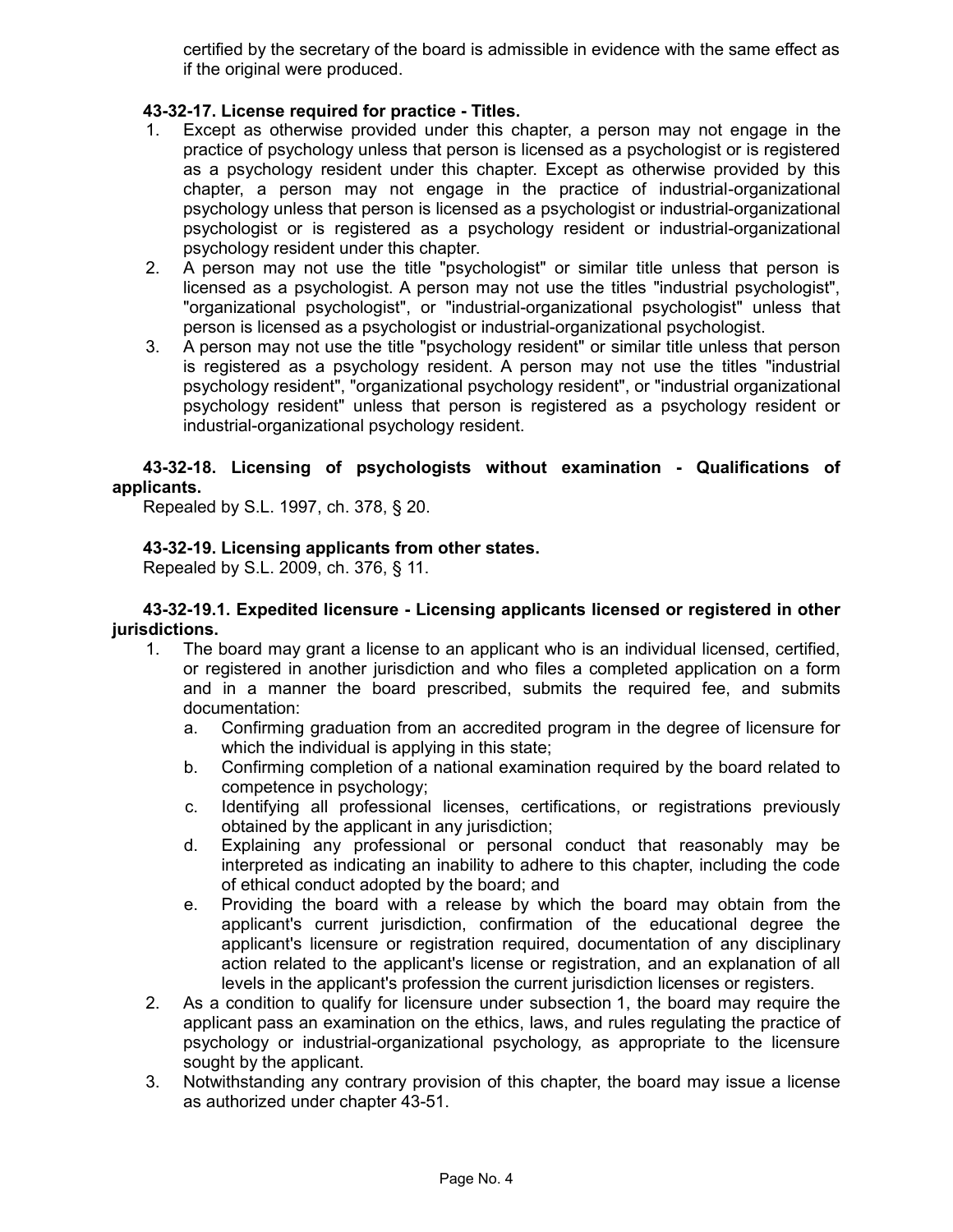- 4. The board may grant a provisional license to an expedited licensure applicant while the application is pending. The board may deny or place restrictions on a provisional license under this subsection if in another jurisdiction, within the previous five years, the applicant had a disciplinary action against the applicant's license or registration.
- 5. Except as otherwise provided under this chapter, and in accordance with rules adopted by the board, the board may issue a limited practice certificate to an applicant who is licensed or registered in another jurisdiction to practice psychology or industrial-organizational psychology. A limited practice certificate issued under this subsection authorizes the practice of psychology or industrial-organizational psychology in this state for no more than thirty days in a calendar year.

# **43-32-20. Licensing - Written and oral examination - Qualifications of applicants.**

The board may issue a license to each applicant who files a completed application upon a form and in a manner the board prescribes, submits the required fee, and meets the requirements of subsection 1 or 2.

- 1. An applicant for licensure as a psychologist shall demonstrate all of the following:
	- a. The applicant will adhere to the code of ethical conduct adopted by the board by rule.
	- b. The applicant has received, from a school or college, a doctorate degree in a program that is accredited as a doctoral program in psychology by an accrediting body approved by the board by rule.
	- c. The applicant has passed the examinations, written or oral, or both, as the board determines necessary.
	- d. The applicant has completed at least two full years of supervised professional experience, one year of which must be an internship program, and one year of which may be postdoctoral. Both years of experience must comply with the board's rules.
- 2. An applicant for licensure as an industrial-organizational psychologist shall demonstrate all of the following:
	- a. The applicant will adhere to the code of ethical conduct adopted by the board by rule.
	- b. The applicant has received, from a school or college, a doctorate degree in a program of studies accredited by an accrediting body approved by the board by rule.
	- c. The applicant has passed the examinations, written or oral, or both, as the board determines necessary.
	- d. The applicant has completed the professional experience requirements established by the board. The requirements may not exceed the professional experience requirements for psychologists. If the professional experience requirements include a supervised experience requirement:
		- (1) The board must allow an applicant to submit to the board a personalized plan for supervised experience which may include distance-supervision by a qualified industrial-organizational psychologist.
		- (2) The board may adopt rules to establish who is qualified to perform supervision, supervision requirements, and reporting.

# **43-32-20.1. Postdoctoral supervised psychological employment.**

- 1. This section applies to postdoctoral supervised employment in the practice of psychology and industrial-organizational psychology.
- 2. Before starting supervised employment, a psychologist with at least three years of post-license practice experience must be identified as the primary supervisor. The primary supervisor must have a competency in supervision in professional psychology in the general area of practice being supervised.
- 3. Supervision must occur weekly and consist of at least one hundred hours of direct supervision, either face-to-face or through distance communications. At least fifty of the hours of supervision must be with the primary supervisor. Additional hours of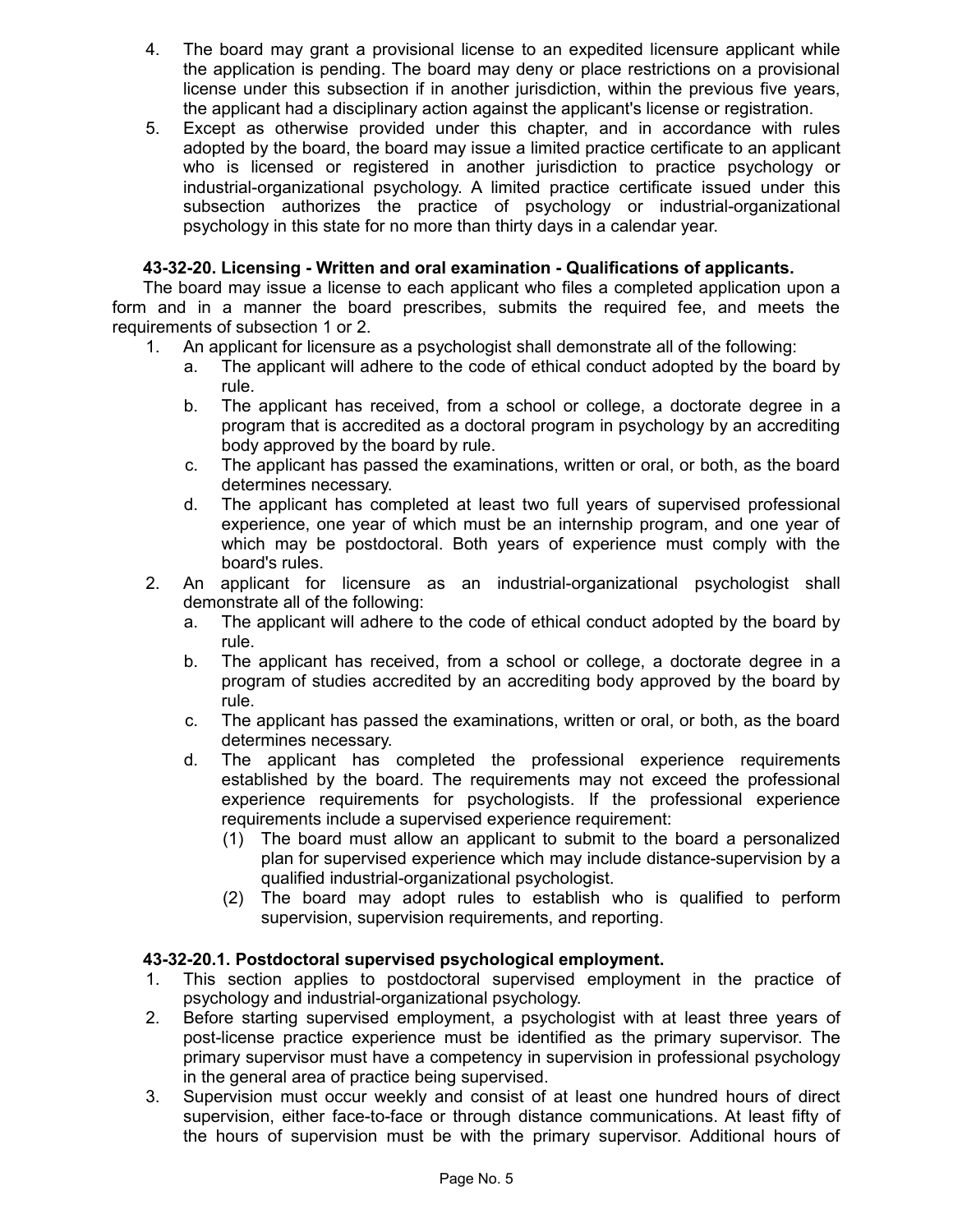supervision may be with other professionals designated by the supervisor and competent in the area of practice being supervised. The board may adopt rules to prorate supervision for individuals preparing for licensure on a part-time basis.

- 4. a. An applicant seeking registration as a resident shall submit the following to the board:
	- (1) A supervision relationship form;
	- (2) An application initiation form and fee; and
	- (3) A completed online licensure application.
	- b. The board shall register an applicant as a resident if the documentation submitted by the applicant confirms the applicant meets the standards required by law.
	- c. The board shall adopt rules setting forth the requirements necessary to maintain a residency, including rules related to the supervision requirements for residents.
- 5. The board may adopt rules regarding postdoctoral psychology and industrial-organizational psychology supervision requirements and reporting.

## **43-32-21. Consideration of application and notice to applicant.**

Upon investigation of the application and other evidence submitted, the board shall notify each applicant that the application and evidence submitted for licensing is satisfactory and accepted, or unsatisfactory and rejected. If rejected, the notice must state the reasons for rejection and explain the right to a hearing under chapter 28-32, if a hearing is requested within thirty days.

## **43-32-22. Time and place of examination.**

The time and place of examination must be designated by the board and notice thereof must be given to each applicant. Such examinations must be given annually and at such other times as in the opinion of the board the number of applicants warrants.

## **43-32-23. Scope and grading of examination.**

The board shall determine the subject and scope of specialized psychological areas and techniques for examination. Written examinations may be supplemented by oral examinations as the board may determine necessary. The board shall determine an acceptable level of performance for each examination and a majority decision of the board is required for the issuing of a license.

## **43-32-24. Notice to applicant of examination results and right to re-examination.**

The board shall inform the applicant of the results of the examination. An applicant who fails the examination may be re-examined at a subsequent examination upon again paying the required examination fee.

## **43-32-25. Retention of examination records.**

The board shall keep the written examination score report, an accurate recording of the questions and answers relating to the oral examinations, and the grade assigned to each answer thereof as a part of the board's records for at least two years following the date of the examination. In addition, the board shall keep a permanent record of all written examination score reports.

## **43-32-26. Issuance and display of license.**

The board is the sole agency empowered to examine competence in the practice of psychology. A certificate of license or registration issued by the board must show the full name of the licensee, have a serial number, be signed by the president of the board, and be attested by the secretary. The license issued by the board under this chapter must be prominently displayed at the principal place of business at which the licensee practices.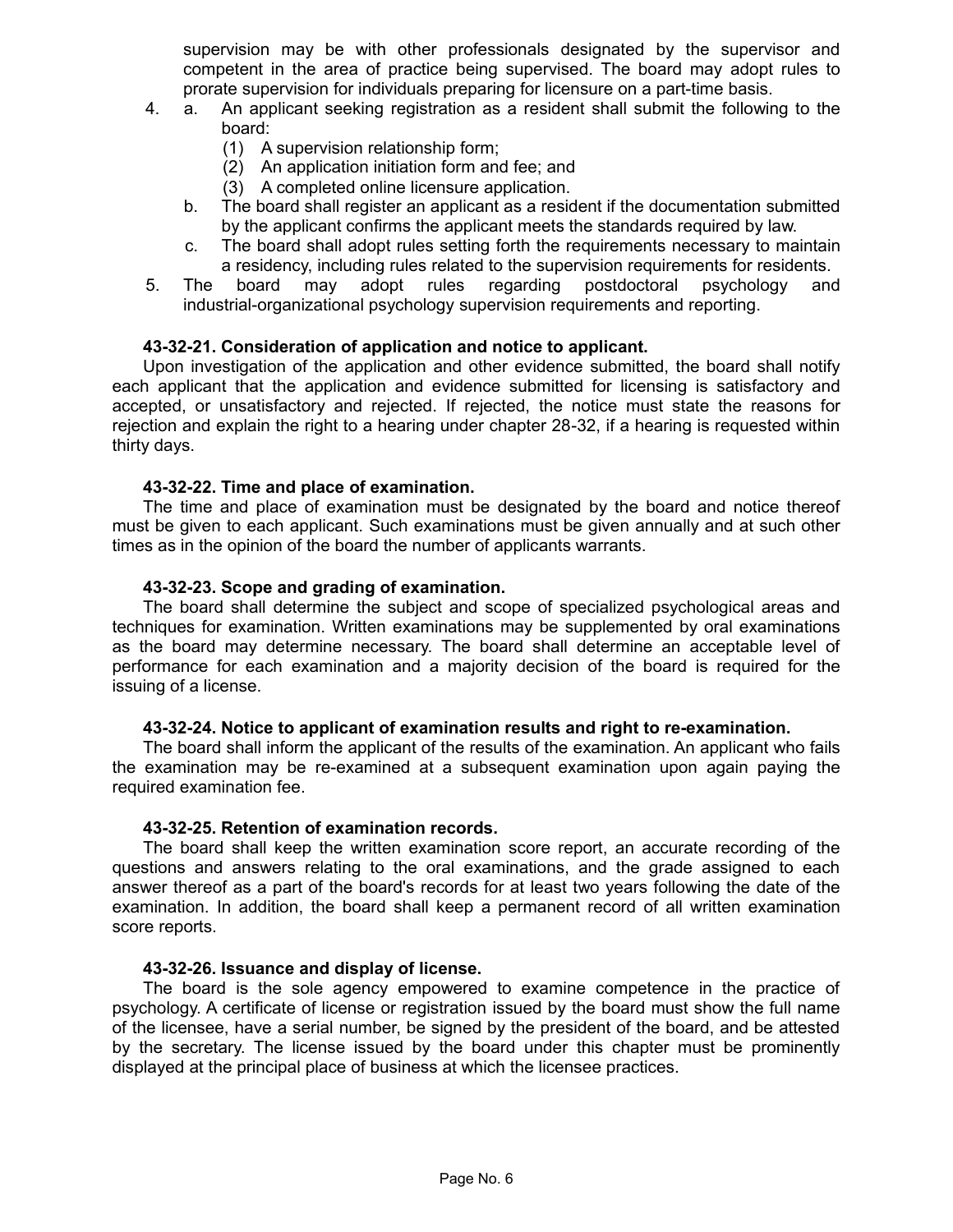# **43-32-27. Denial - Revocation or suspension of license - Grounds.**

- 1. The board, after notice, hearing, and an affirmative vote of at least a majority of board members, may withhold, deny, revoke, or suspend any license issued or applied for under this chapter and may otherwise discipline a licensee or an applicant upon proof the applicant or licensee:
	- a. Has been convicted of an offense determined by the board to have a direct bearing upon an individual's ability to serve the public in the practice of psychology, or if the board finds, after the conviction of any offense, that an individual is not sufficiently rehabilitated under section 12.1-33-02.1.
	- b. Is unable to practice psychology with reasonable skill and safety to clients or patients by reason of illness, inebriation, misuse of drugs, narcotics, alcohol, chemicals, or any other substance, or as a result of any mental or physical condition.
	- c. Has impersonated another individual holding a license issued under this chapter or allowed another person to use the licensee's license.
	- d. Has used fraud or deception in applying for a license or in taking an examination under this chapter.
	- e. Has allowed the licensee's name or license issued under this chapter to be used in connection with any person who performs psychological services outside of the area of that person's training, experience, or competence.
	- f. Is legally adjudicated insane or mentally incompetent. The record of the adjudication is conclusive evidence of that fact.
	- g. Has engaged in any form of unethical conduct as defined in the code of ethical conduct adopted by the board by rule.
	- h. Has become grossly negligent in the practice of psychology.
	- i. Has willfully or negligently violated this chapter.
	- j. Has engaged in an act in violation of rules adopted by the board.
	- k. Has had a license revoked or suspended or was disciplined in another jurisdiction.
- 2. The board shall state in writing the board's reason for denying a license.
- 3. The board may assess costs incurred by the board related to investigations and disciplinary actions. By rule, the board may set fees or fines, not to exceed five hundred dollars, for minor infractions of this chapter.
- 4. An individual whose license has been revoked under this section may not reapply for licensure for at least two years after the date of revocation.
- 5. Other than the term "in good standing", by rule, the board shall define terms related to license status, such as "revoked", "suspended", "inactive", and "probationary".

# **43-32-27.1. Complaints - Investigations.**

- 1. A person aggrieved by the actions of a licensee or psychology resident may file a written statement with the board citing the specific allegations of misconduct. The board shall notify the licensee or psychology resident of the allegation and request a written response. The board may establish procedural exceptions for processing multiple allegations from the same person.
- 2. The board shall determine if the information in an allegation warrants investigation as a complaint, without requiring the source of the information to be made a matter of public record, if the board concludes that good cause exists for preserving the confidentiality of the source.
- 3. A licensee or psychology resident who is the subject of an investigation by the board shall cooperate fully with the investigation. Cooperation includes responding fully and promptly to any reasonable question raised by or on behalf of the board relating to the subject of the investigation and providing copies of patient or client records if reasonably requested by the board and accompanied by the appropriate release.
- 4. In order to pursue an investigation, the board may subpoena and examine witnesses and records, including patient and client records, and may copy, photograph, or take samples of the records. The board may require the licensee or psychology resident to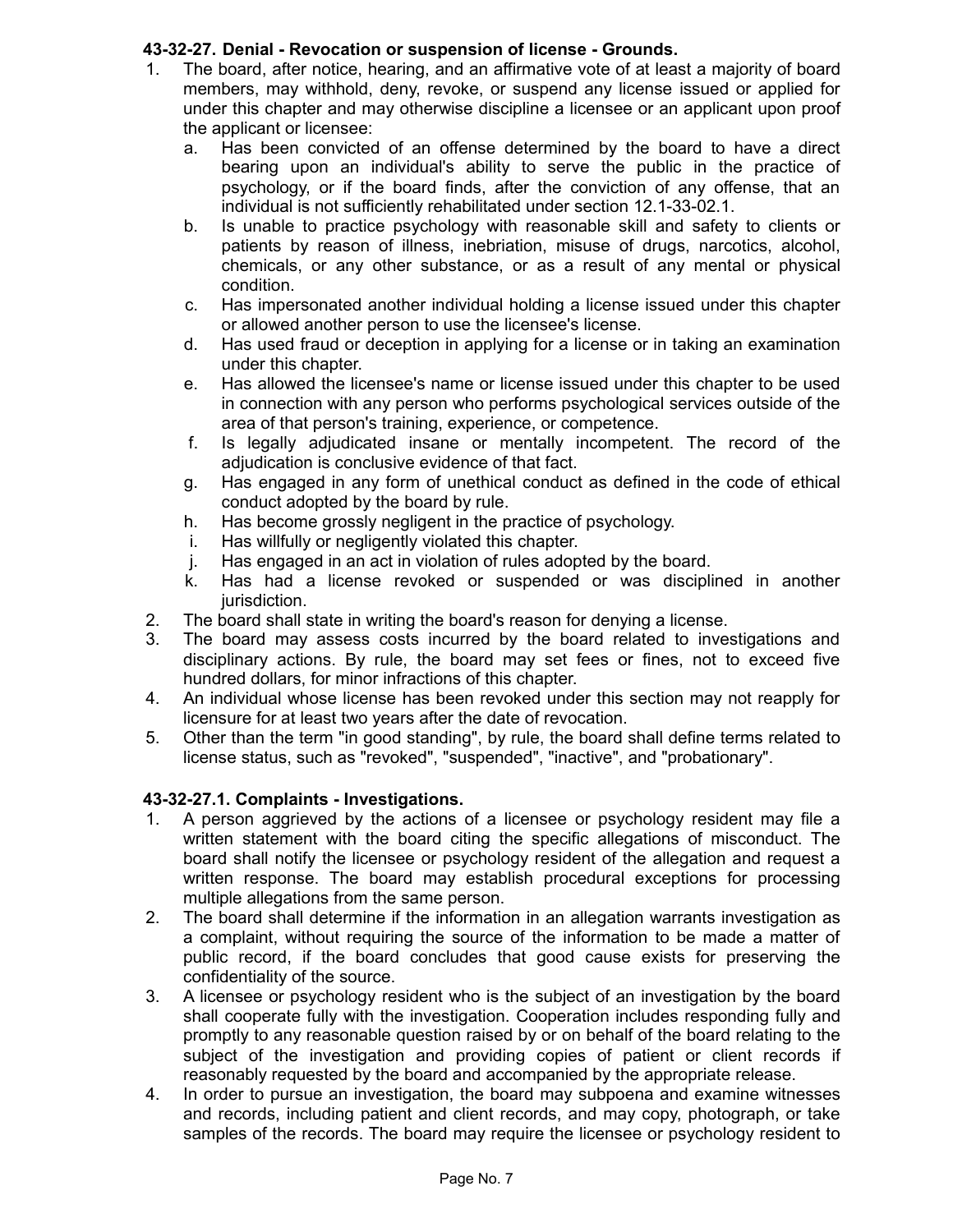give statements under oath, to submit to a physical or psychological examination, or both, by a physician or other qualified evaluation professional selected by the board, if requiring an examination is in the best interest of the public. The patient and client records released to the board are not public records. The board may adopt rules to assign, define duties, and compensate an investigator to assist the board to process a complaint.

5. Unless a patient or client release is on file allowing the release of information at the public hearing, patient and client records acquired by the board in the board's investigation are confidential and closed to the public. All board meetings at which patient or client testimony or records are taken or reviewed are confidential and closed to the public. If patient or client testimony or records are not taken or reviewed, the remainder of the meeting is an open meeting unless a specific exemption is otherwise applicable.

## **43-32-28. Notice - Hearing - Findings of fact and order.**

Repealed by S.L. 1997, ch. 378, § 20.

## **43-32-28.1. Hearing.**

All hearings must be conducted pursuant to chapter 28-32. For purposes of a hearing, section 28-32-21 applies only to the licensee or applicant.

## **43-32-29. Appeal from decision of board.**

An appeal from the final decision of the board in any matter covered by this chapter may be taken to the Burleigh County district court or the aggrieved party's county of residence in accordance with chapter 28-32.

## **43-32-30. Persons exempt from this chapter.**

This chapter does not apply to:

- 1. A student or intern pursuing a course of study in psychology or industrial-organizational psychology at a school or college, if the activities and services are a part of the individual's supervised course of study and are under the supervision of a licensed psychologist who meets the required supervision and continuing education requirements and demonstrates competency in the area of the student's or intern's practice or industrial-organizational psychologist. The student or intern may not use the title "psychologist" or "industrial-organizational psychologist". The student or intern status and the supervisor must be clearly stated.
- 2. A lecturer, from any school or college, who uses an academic or research title when lecturing to institutions or organizations. However, the lecturer may not engage in the practice of psychology or industrial-organizational psychology unless the lecturer is licensed or registered under this chapter.
- 3. An individual employed by a public school if that individual's activities and services are restricted to the practice of psychology in the district or service unit of employment. This exemption applies only if the individual has received a master's degree in school psychology from an accredited graduate training program. Standards must be established by mutual consent of the board and the education standards and practices board.
- 4. An individual certified, licensed, or registered in this state in another health care profession, or as a member of the clergy functioning in a ministerial capacity, whose scope of practice is consistent with the accepted standards of that individual's profession. An individual claiming an exemption under this subsection may not represent to be rendering psychological services.
- 5. An individual employed by an agency, a nonprofit corporation, or an institution if that individual is currently exempt from licensure. An individual exempt under this subsection continues to be exempt if the individual continues employment in the same